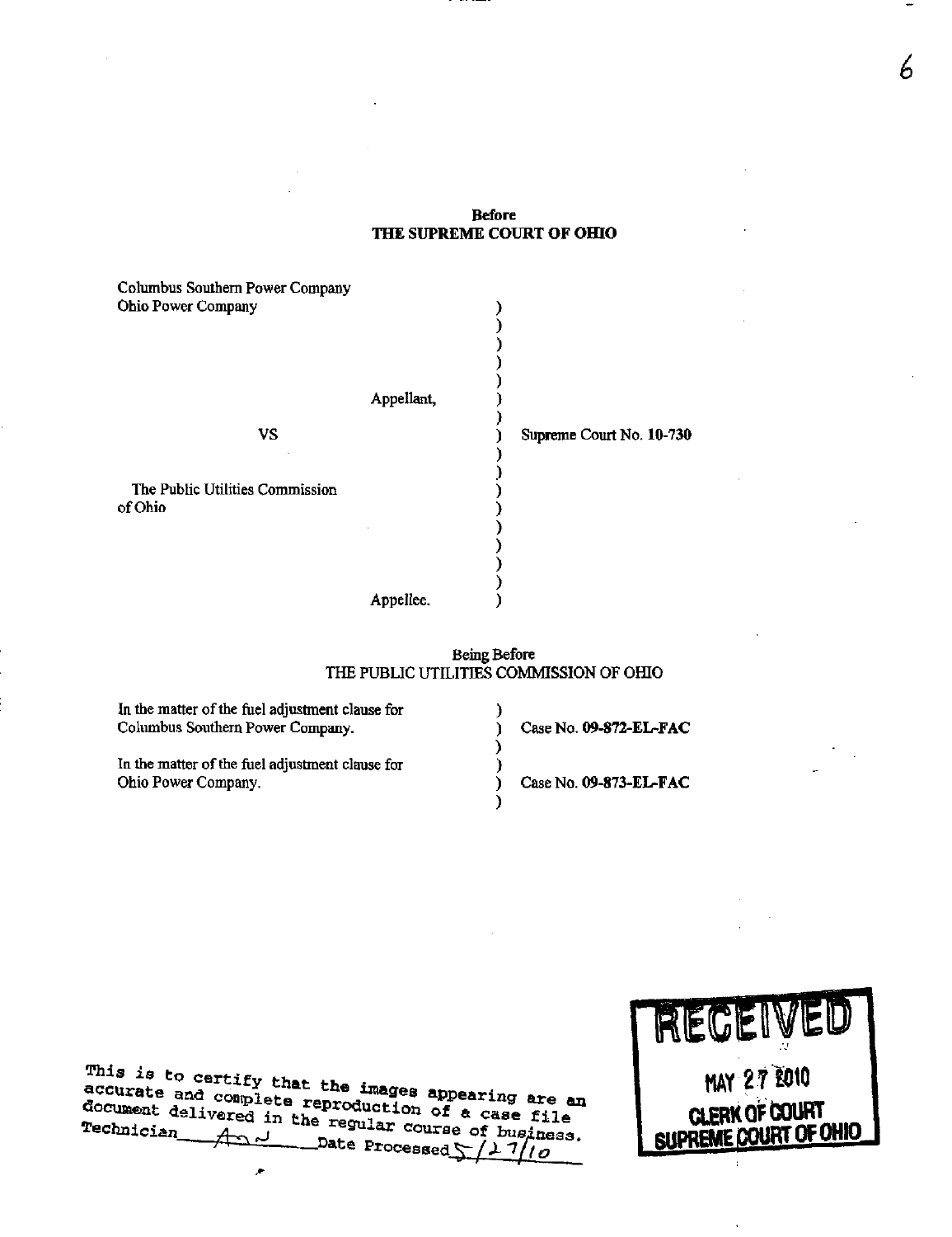INDEX AND DOCKET ENTRIES ICN

9/29/2009 In the matter of the fuel adjustment clause for Ohio  $\mathbf{1}$ Power Company. 9/29/2009 In the matter of the fuel adjustment clause for Columbus Southern Power Company.  $\overline{2}$ 10/28/2009 Motion to intervene by the Office of the Ohio Consumers' Counsel and memorandum in support 3 filed by M. Idzkowski. 11/18/2009 Entry ordering Staff issue the RFP attached to this entry and the proposals in response to the RFP are due by December 16, 2009; that in accordance with finding (4), AEP-Ohio bear the cost of the auditing 4 services; that these cases be designated as Case Nos. 09-872-EL-FAC and 09-873-EL-FAC. 12/1/2009 Fuel adjustment cost rider rates effective beginning with the 1st billing cycle of January 2010 filed by M. Resnik on behalf of Columbus Southern Power 5 Company and Ohio Power Company. 12/10/2009 Staffs review and recommendation filed by R. Fortney on behalf of the Staff of the Public Utilities Commission of Ohio. 6 12/11/2009 Motion to intervene and memorandum in support and set matters for hearing filed on behalf of Ormet Primary Aluminum Corporation's by E. Hand. (FAX) 7 12/11/2009 Motion to consolidate and memorandum in support of Industrial Energy Users-Ohio filed by L McAlister. 8 12/11/2009 Motion to intervene and memorandum in support filed on behalf of Industrial Energy Users-Ohio by J. 9 Clark.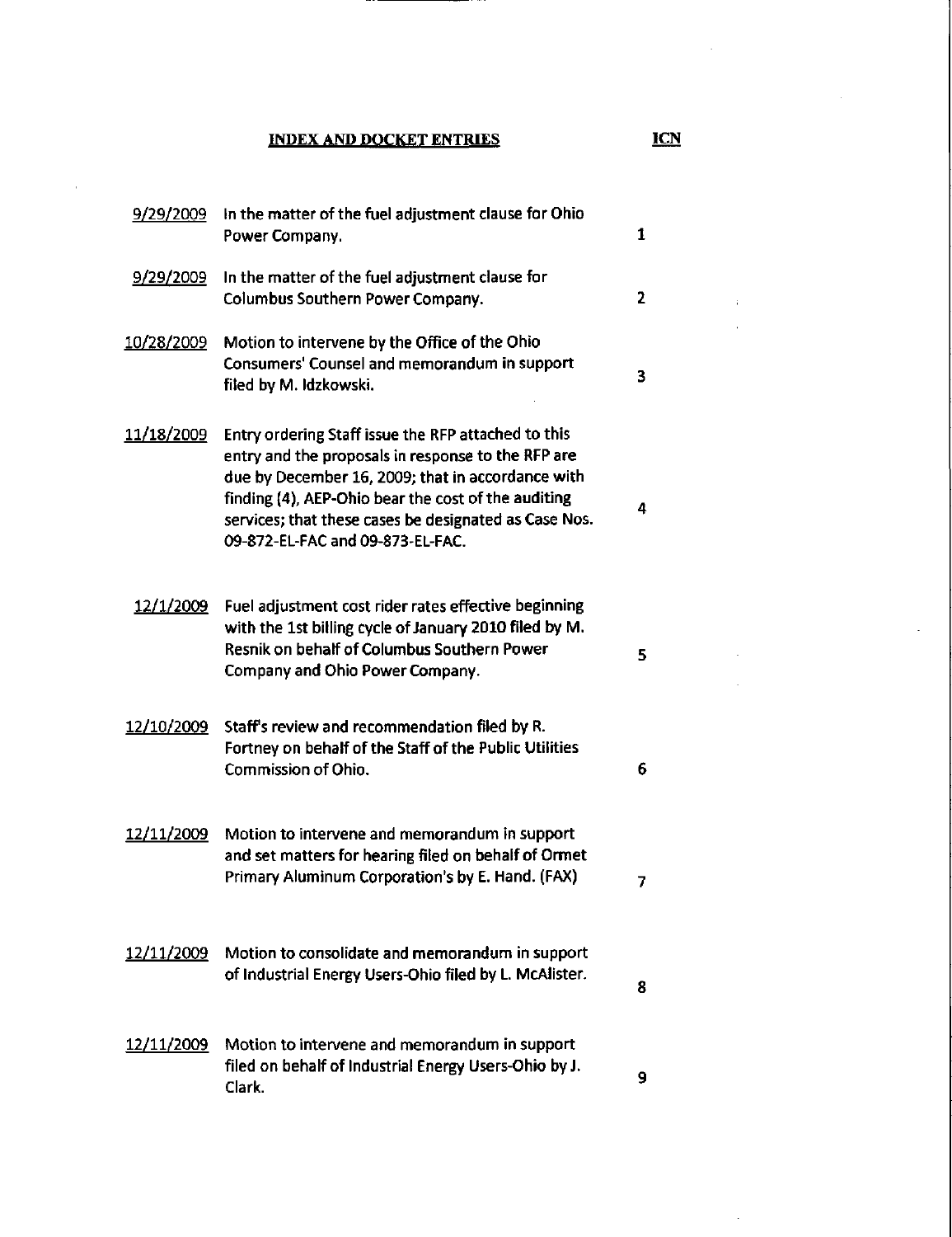| 12/14/2009        | Motion to intervene and memorandum in support<br>filed on behalf of Ormet Primary Aluminum<br>Corporation by E. Hand. (original)                                                                                                                                                                                    | 10 |  |
|-------------------|---------------------------------------------------------------------------------------------------------------------------------------------------------------------------------------------------------------------------------------------------------------------------------------------------------------------|----|--|
| 12/14/2009        | Motion for admission pro hac vice of Clinton A.<br>Vince, Douglas G. Bonner, Daniel D. Barnowski and<br>Emma F. Hand filed by K. Nusbaum.                                                                                                                                                                           | 11 |  |
| 12/14/2009        | Columbus Southern Power Company's and Ohio<br>Power Company's memorandum contra Industrial<br>energy User-Ohio's motion to consolidate filed by M.<br>Resnik.                                                                                                                                                       | 12 |  |
| 12/15/2009        | Memorandum contra Ormet Primary Aluminum<br>Corporation's motion for hearing filed by M. Resnik<br>on behalf of Columbus Southern Power Company<br>and Ohio Power Company.                                                                                                                                          | 13 |  |
| 12/15/2009        | Reply filed by J. Clark on behalf of Industrial Energy<br>Users-Ohio.                                                                                                                                                                                                                                               | 14 |  |
| <u>12/22/2009</u> | Ormet Primary Aluminum Corporation's reply to<br>Columbus Southern Power company's and Ohio<br>Power company's memorandum contra filed by E.<br>Hand. (fax)                                                                                                                                                         | 15 |  |
| 12/23/2009        | Ormet Primary Aluminum Corporation's reply to<br>Columbus Southern Power Company's and Ohio<br>Power Company's memorandum contra, filed by E.<br>Hand.                                                                                                                                                              | 16 |  |
| 1/7/2010          | Entry ordering that Energy Ventures Analysis, Inc. be<br>selected to perform the auditing activities set forth;<br>the audit of the Companies be conducted in<br>accordance with the provisions of RFP No. U09-FPP-2<br>and the findings in this entry.                                                             | 17 |  |
| 1/7/2010          | Finding and order stating that the revised tariffs filed<br>be approved and become effective for bills rendered<br>beginning the first billing cycle of 2010; motions to<br>intervene filed by OCC, IEU-Ohio, and Ormet be<br>granted; Ormet's motion pro hac vice be granted;<br>requests for a hearing be denied. | 18 |  |

 $\label{eq:2.1} \frac{1}{\sqrt{2}}\int_{\mathbb{R}^3}\frac{1}{\sqrt{2}}\left(\frac{1}{\sqrt{2}}\right)^2\frac{1}{\sqrt{2}}\left(\frac{1}{\sqrt{2}}\right)^2\frac{1}{\sqrt{2}}\left(\frac{1}{\sqrt{2}}\right)^2\frac{1}{\sqrt{2}}\left(\frac{1}{\sqrt{2}}\right)^2.$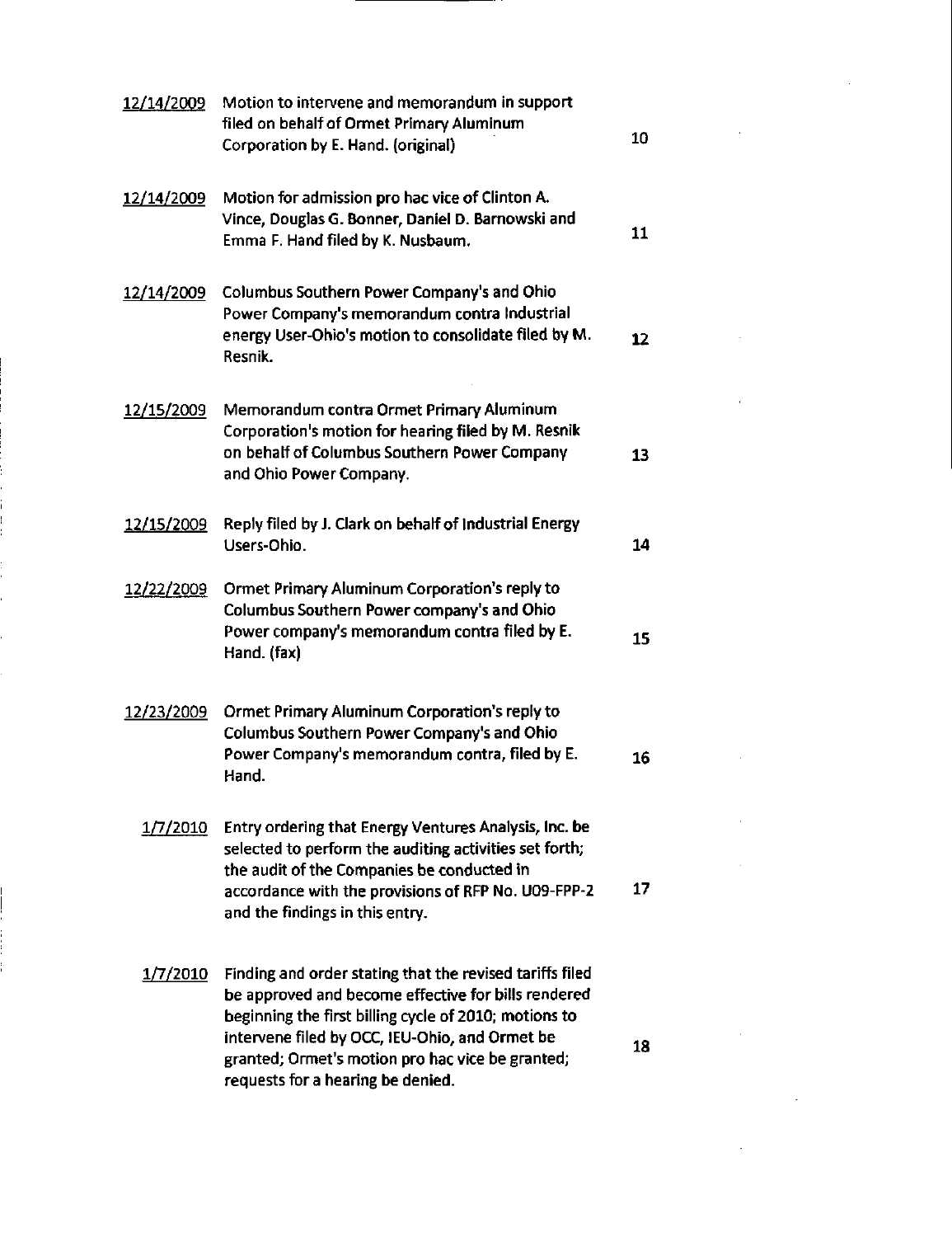| 1/8/2010         | Compliance tariffs, PUCO No. 7 filed by M. Resnik on<br>behalf of Columbus Southern Power Company.                                                                      | 19  |
|------------------|-------------------------------------------------------------------------------------------------------------------------------------------------------------------------|-----|
| 2/5/2010         | Application for rehearing and memorandum in<br>support of Industrial Energy Users-Ohio filed by J.<br>Clark.                                                            | 20. |
| <u>2/16/2010</u> | Memorandum contra Industrial Energy Users-Ohio's<br>application for rehearing filed by M. Resnik on behalf<br>of Columbus Southern Power and the Ohio Power<br>Company. | 21  |
| 3/3/2010         | Entry ordering the applications for rehearing filed by<br>IEU-Ohio and AEP-Ohio be granted.                                                                             | 22. |
| 3/24/2010        | Entry ordering that AEP-Ohio's application for<br>rehearing be granted in part, and denied in part; that<br>IEU-Ohio's application for rehearing be denied.             | 23. |
| <u>4/27/2010</u> | Notice of appeal of Industrial Energy Users-Ohio filed<br>by J. Clark. (Supreme Court #10-730)                                                                          | 24  |

 $\label{eq:2.1} \frac{1}{\sqrt{2}}\left(\frac{1}{\sqrt{2}}\right)^{2} \left(\frac{1}{\sqrt{2}}\right)^{2} \left(\frac{1}{\sqrt{2}}\right)^{2} \left(\frac{1}{\sqrt{2}}\right)^{2} \left(\frac{1}{\sqrt{2}}\right)^{2} \left(\frac{1}{\sqrt{2}}\right)^{2} \left(\frac{1}{\sqrt{2}}\right)^{2} \left(\frac{1}{\sqrt{2}}\right)^{2} \left(\frac{1}{\sqrt{2}}\right)^{2} \left(\frac{1}{\sqrt{2}}\right)^{2} \left(\frac{1}{\sqrt{2}}\right)^{2} \left(\$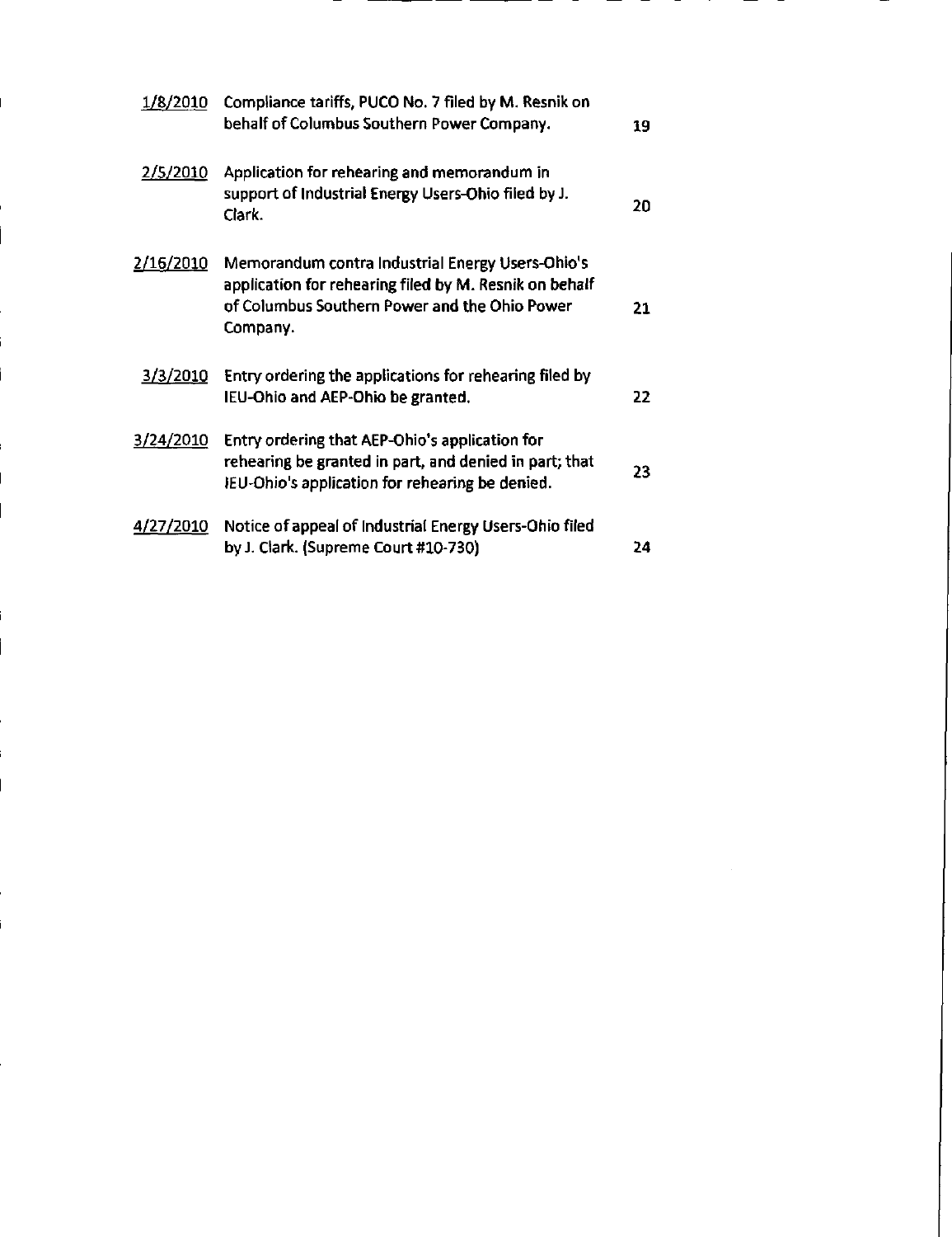## Before THE SUPREME COURT OF OHIO

| Columbus Southern Power Company<br>Ohio Power Company |            |                          |
|-------------------------------------------------------|------------|--------------------------|
|                                                       | Appellant, |                          |
| <b>VS</b>                                             |            | Supreme Court No. 10-730 |
|                                                       |            |                          |
| The Public Utilities Commission                       |            |                          |
| of Ohio                                               |            |                          |
|                                                       |            |                          |
|                                                       |            |                          |
|                                                       |            |                          |
|                                                       | Appellee.  |                          |

#### Being Before THE PUBLIC UTILITIES COMMISSION OF OHIO

l,

| In the matter of the fuel adjustment clause for |                        |
|-------------------------------------------------|------------------------|
| Columbus Southern Power Company.                | Case No. 09-872-EL-FAC |
|                                                 |                        |
| In the matter of the fuel adjustment clause for |                        |
| Ohio Power Company.                             | Case No. 09-873-EL-FAC |
|                                                 |                        |

t,